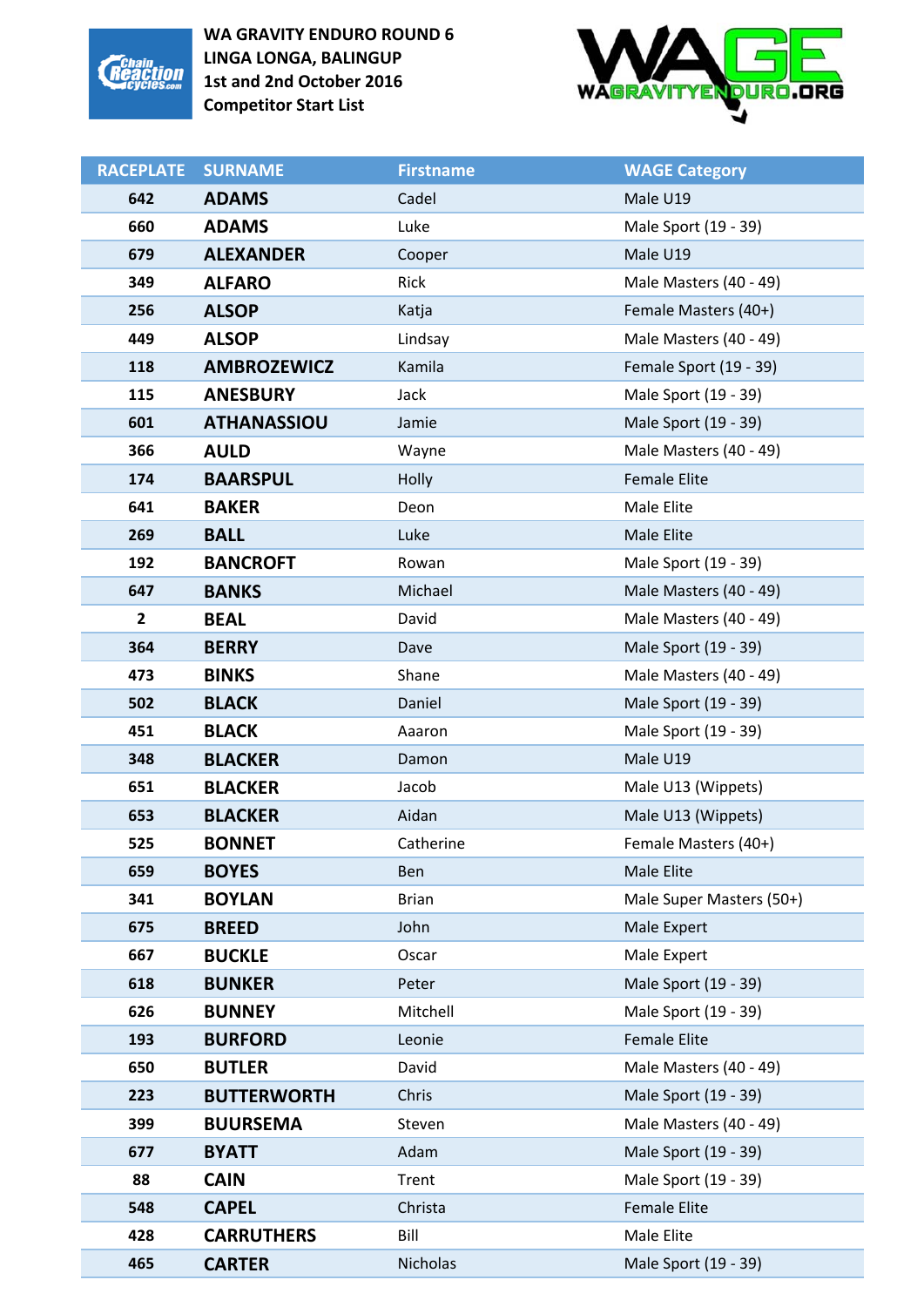



| <b>RACEPLATE</b> | <b>SURNAME</b>       | <b>Firstname</b> | <b>WAGE Category</b>     |
|------------------|----------------------|------------------|--------------------------|
| 373              | <b>CLARKE</b>        | Kristofor        | Male Expert              |
| 74               | <b>CLARKE</b>        | Mitchel          | Male Sport (19 - 39)     |
| 253              | <b>CLEMENTS</b>      | Harley           | Male Elite               |
| 22               | <b>COCKAYNE</b>      | Steven           | Male Sport (19 - 39)     |
| 94               | <b>COLE</b>          | Angus            | Male Expert              |
| 295              | <b>CONNOR</b>        | Sandra           | Female Masters (40+)     |
| 470              | <b>COX</b>           | Vincent          | Male Masters (40 - 49)   |
| 608              | <b>CRANE</b>         | Cameron          | Male U15                 |
| 629              | <b>CUMBERS</b>       | Wayne            | Male Sport (19 - 39)     |
| 500              | <b>CUMMINGS</b>      | Mark             | Male Super Masters (50+) |
| 287              | <b>CUNNOLD</b>       | Cody             | Male U15                 |
| 8                | <b>DA SILVA</b>      | Dominic          | Male Sport (19 - 39)     |
| 412              | <b>DANGER</b>        | Martin           | Male Masters (40 - 49)   |
| 658              | <b>DANIEL</b>        | Chris            | Male Sport (19 - 39)     |
| 438              | <b>DARE</b>          | Jacob            | Male U19                 |
| 550              | <b>DAVEY</b>         | Justin           | Male Sport (19 - 39)     |
| 131              | <b>DAVIE</b>         | Timmy            | Male U19                 |
| 463              | <b>DAVIES</b>        | Tony             | Male Expert              |
| 444              | <b>DAVIES</b>        | Dean             | Male Masters (40 - 49)   |
| 671              | <b>DE NOOYER</b>     | Jordan           | Male Expert              |
| 533              | <b>DE REEPER</b>     | Jack             | Male Sport (19 - 39)     |
| 637              | <b>DE VRIES</b>      | Sam              | Male Sport (19 - 39)     |
| 96               | <b>DEE</b>           | Jamie            | Male Sport (19 - 39)     |
| 610              | <b>DEERY</b>         | Dale             | Male Elite               |
| 109              | <b>DELLA VECCHIA</b> | Aaron            | Male U15                 |
| 132              | <b>DELLAVECCHIA</b>  | Mirco            | Male Sport (19 - 39)     |
| 609              | <b>DICKINSON</b>     | Gary             | Male Expert              |
| 111              | <b>DICKSON</b>       | Murray           | Male Elite               |
| 339              | <b>DIXON</b>         | Graham           | Male Super Masters (50+) |
| 65               | <b>DOUGLAS</b>       | Ryan             | Male U19                 |
| 425              | <b>DOWN</b>          | Joe              | Male U15                 |
| 441              | <b>DRURY</b>         | Jeff             | Male Sport (19 - 39)     |
| 494              | <b>DUBOIS</b>        | Rex              | Male Elite               |
| 529              | <b>DUNCAN</b>        | Luke             | Male U19                 |
| 435              | <b>EBSARY</b>        | Trevor           | Male Masters (40 - 49)   |
| 612              | <b>EBSARY</b>        | <b>Tracy</b>     | Female Masters (40+)     |
| 430              | <b>EDDY</b>          | Kyra             | Female Masters (40+)     |
| 209              | <b>EDDY</b>          | <b>Nerys</b>     | Female U19               |
| 630              | <b>ELLIOTT</b>       | <b>Bailey</b>    | Male U13 (Wippets)       |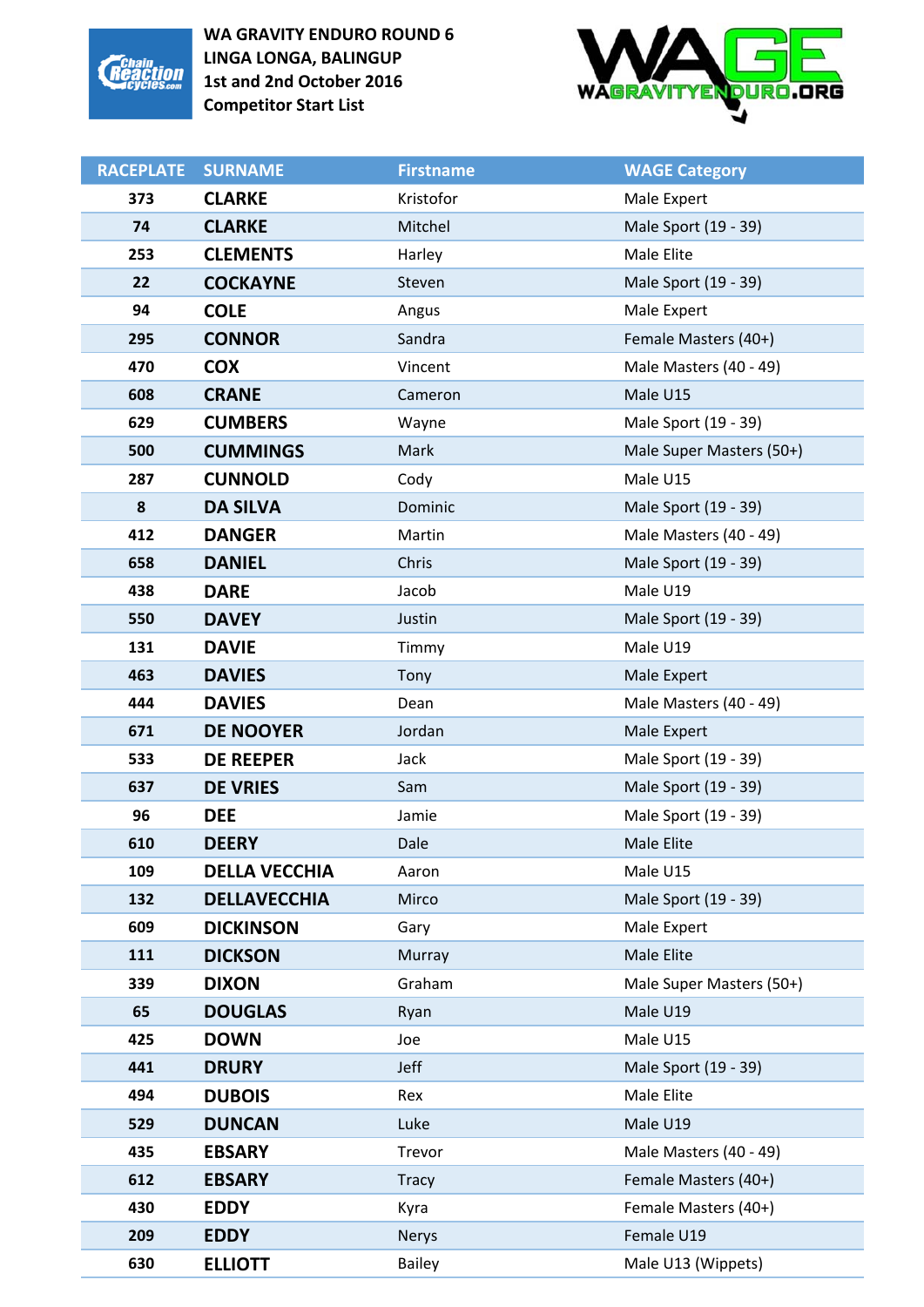



| <b>RACEPLATE</b> | <b>SURNAME</b>     | <b>Firstname</b> | <b>WAGE Category</b>   |
|------------------|--------------------|------------------|------------------------|
| 551              | <b>ELLIS</b>       | Korum            | Male Expert            |
| 433              | <b>EVANS</b>       | Lawson           | Male U13 (Wippets)     |
| 434              | <b>EVANS</b>       | Chiara           | Female U13 (Wippets)   |
| 19               | <b>FABIAN</b>      | Lukas            | Male Sport (19 - 39)   |
| 657              | <b>FERRIER</b>     | <b>Brent</b>     | Male Sport (19 - 39)   |
| 214              | <b>FITZGERALD</b>  | Vilma            | Female Masters (40+)   |
| 665              | <b>FORD</b>        | <b>Kris</b>      | Male Sport (19 - 39)   |
| 644              | <b>FOSTER</b>      | Mark             | Male Sport (19 - 39)   |
| 123              | <b>FOSTER</b>      | Greg             | Male Sport (19 - 39)   |
| 392              | <b>FRASER</b>      | Jayden           | Male U15               |
| 328              | <b>FRENCH</b>      | Sarah            | Female Sport (19 - 39) |
| 636              | <b>FRY</b>         | Aaron            | Male Expert            |
| 534              | <b>GALLAGHER</b>   | Aiden            | Male Elite             |
| 249              | <b>GARCIA-WEBB</b> | Claire           | <b>Female Elite</b>    |
| 137              | <b>GERRITSEN</b>   | Trevor           | Male Expert            |
| 511              | <b>GILLETT</b>     | Andrew           | Male Elite             |
| 625              | <b>GLATZ</b>       | Wade             | Male Sport (19 - 39)   |
| 541              | <b>GOUGH</b>       | Dean             | Male Sport (19 - 39)   |
| 497              | <b>GRIFFITHS</b>   | <b>Marcus</b>    | Male U19               |
| 122              | <b>GRIMSTON</b>    | Darren           | Male Masters (40 - 49) |
| 21               | <b>GUY</b>         | Ryley            | Male Expert            |
| 466              | <b>HALL</b>        | Graeme           | Male Masters (40 - 49) |
| 335              | <b>HANNA</b>       | Russell          | Male Masters (40 - 49) |
| 498              | <b>HENDERSON</b>   | Jamie            | Male Sport (19 - 39)   |
| 376              | <b>HERITAGE</b>    | Mark             | Male Masters (40 - 49) |
| 211              | <b>HICKS</b>       | Kai              | Male Expert            |
| 645              | <b>HICKSON</b>     | Chris            | Male Masters (40 - 49) |
| 471              | <b>HOLDEN</b>      | Nigel            | Male Masters (40 - 49) |
| 600              | <b>HOSKER</b>      | Will             | Male Sport (19 - 39)   |
| 163              | <b>JACKSON</b>     | Michael          | Male Sport (19 - 39)   |
| 627              | <b>JENAWAY</b>     | Landon           | Male Masters (40 - 49) |
| 195              | <b>JENKINSON</b>   | Riley            | Male U19               |
| 316              | <b>JOHNSON</b>     | Sophie           | Female U19             |
| 611              | <b>JOHNSTON</b>    | Simon            | Male Sport (19 - 39)   |
| 668              | <b>JOHNSTON</b>    | Josh             | Male Elite             |
| 556              | <b>JONES</b>       | Shannon          | Female Sport (19 - 39) |
| 429              | <b>JOYNES</b>      | Darren           | Male Masters (40 - 49) |
| 649              | <b>JURY</b>        | Ben              | Male Sport (19 - 39)   |
| 368              | <b>KAARD</b>       | Oliver           | Male U15               |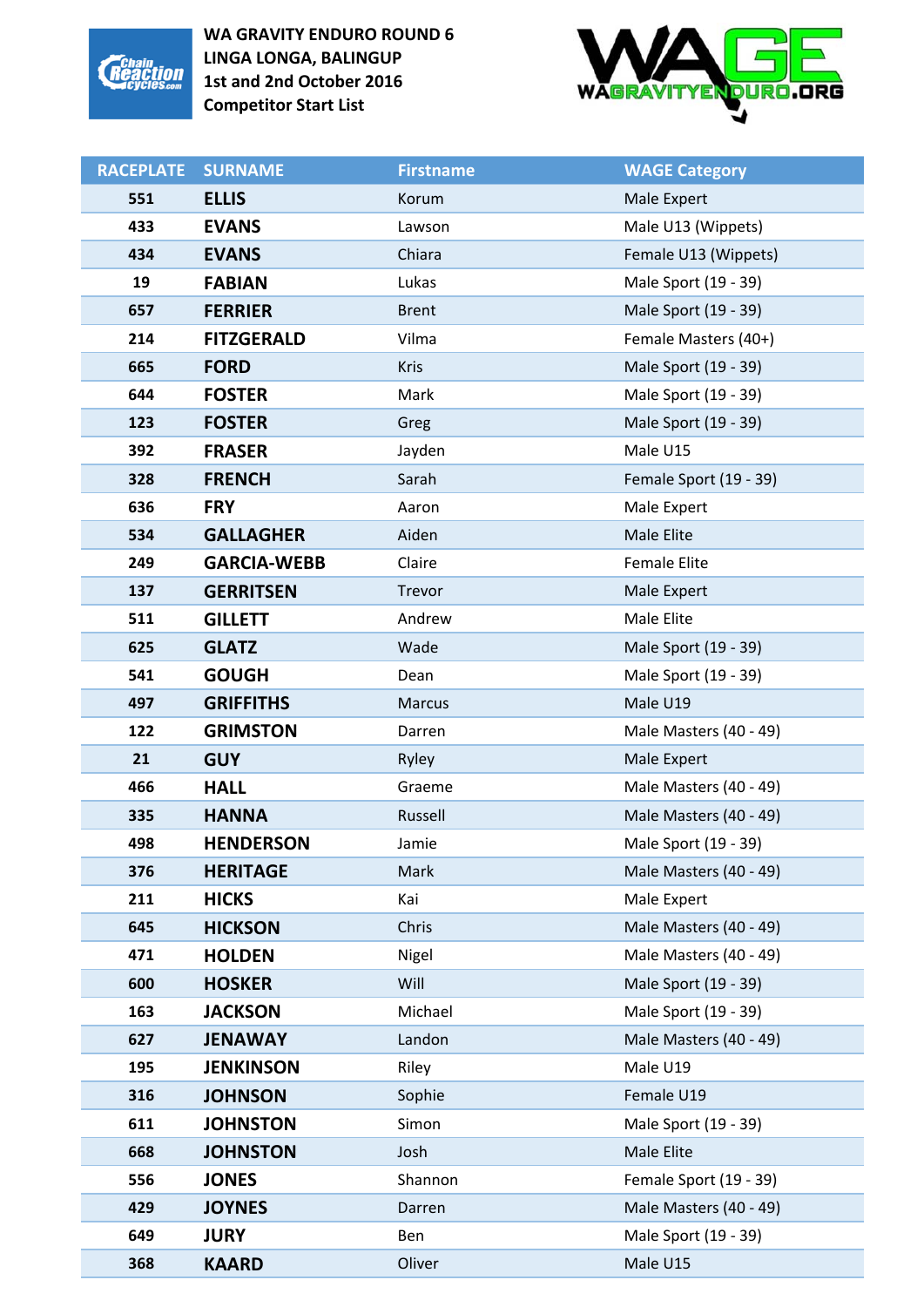



| <b>RACEPLATE</b> | <b>SURNAME</b>     | <b>Firstname</b> | <b>WAGE Category</b>     |
|------------------|--------------------|------------------|--------------------------|
| 162              | <b>KANTERS</b>     | Aaron            | Male Expert              |
| 638              | <b>KEILAR</b>      | Robert           | Male Masters (40 - 49)   |
| 157              | <b>KEILAR</b>      | Brendan          | Male U19                 |
| 535              | <b>KENNEDY</b>     | James            | Male Expert              |
| 623              | <b>KIDDLE</b>      | Jamie            | Male Sport (19 - 39)     |
| 547              | <b>KING</b>        | Joshua           | Male U13 (Wippets)       |
| 546              | <b>KING</b>        | <b>Nicholas</b>  | Male U15                 |
| 10               | <b>KING</b>        | Matt             | Male Sport (19 - 39)     |
| 139              | <b>KING</b>        | Joel             | Male Sport (19 - 39)     |
| 204              | <b>KIRK</b>        | Jonathan         | Male Sport (19 - 39)     |
| 473              | <b>KLYNNYK</b>     | Paul             | Male Sport (19 - 39)     |
| 617              | <b>KOEHLER</b>     | <b>Marcus</b>    | Male Sport (19 - 39)     |
| 409              | <b>KOWALCHUK</b>   | Jarym            | Male Expert              |
| 603              | <b>KURILOWSKI</b>  | Venne            | Female Sport (19 - 39)   |
| 384              | <b>KURILOWSKI</b>  | Alan             | Male Elite               |
| 394              | <b>KURTHY</b>      | Jonathan         | Male U19                 |
| 331              | <b>KURTHY</b>      | Elias            | Male U19                 |
| 648              | <b>KYME</b>        | <b>Steve</b>     | Male Super Masters (50+) |
| 447              | <b>KYME</b>        | Roly             | Male U19                 |
| 448              | <b>KYME</b>        | Gus              | Male U15                 |
| 405              | <b>LANE</b>        | Steve            | Male Masters (40 - 49)   |
| 539              | <b>LAUNDY</b>      | Pat              | Male Elite               |
| 228              | <b>LAWRENCE</b>    | Jarrad           | Male Expert              |
| 678              | <b>LEE</b>         | Sean             | Male Elite               |
| 282              | <b>LEECH</b>       | Dave             | Male Expert              |
| 643              | <b>LESLIE</b>      | Joshua           | Male Sport (19 - 39)     |
| 411              | <b>LEWIS</b>       | Greg             | Male Masters (40 - 49)   |
| 386              | <b>LISTER</b>      | Oliver           | Male U13 (Wippets)       |
| 387              | <b>LISTER</b>      | Darcy            | Male U13 (Wippets)       |
| 146              | <b>LISTER</b>      | <b>Jack</b>      | Male U13 (Wippets)       |
| 275              | <b>LIVINGSTONE</b> | Josh             | Male Elite               |
| 515              | <b>LONG</b>        | Dave             | Male Expert              |
| 462              | <b>LORRAINE</b>    | Michael          | Male Sport (19 - 39)     |
| 226              | <b>LYON</b>        | Matt             | Male Masters (40 - 49)   |
| 624              | <b>MARCOS</b>      | Paul             | Male Masters (40 - 49)   |
| 633              | <b>MARTIN</b>      | Johnny           | Male U13 (Wippets)       |
| 31               | <b>MATTEEUSSEN</b> | West             | Male Sport (19 - 39)     |
| 656              | <b>MAY</b>         | <b>Steve</b>     | Male Sport (19 - 39)     |
| 13               | <b>MCARTHUR</b>    | Ben              | Male Masters (40 - 49)   |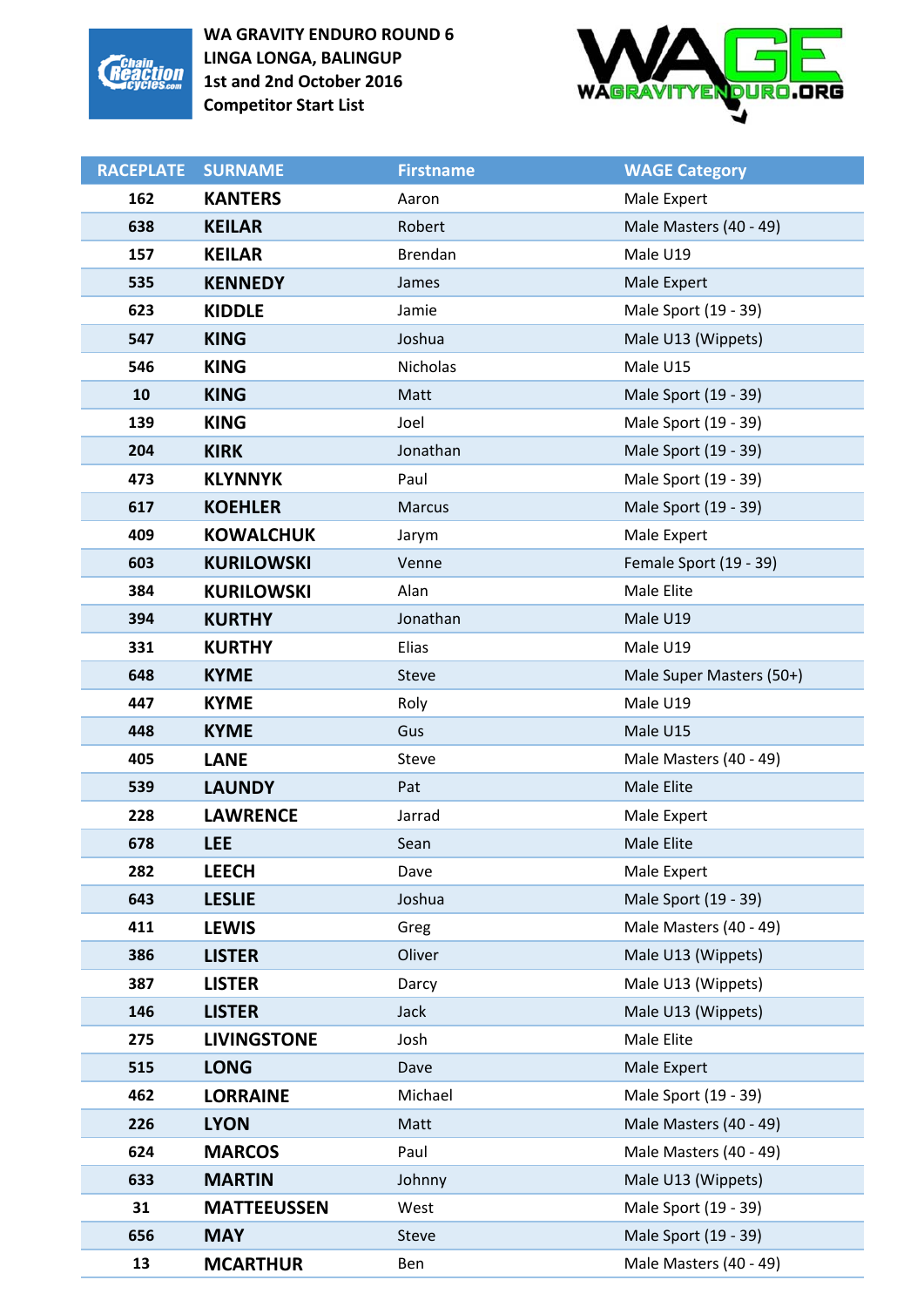



| <b>RACEPLATE</b> | <b>SURNAME</b>    | <b>Firstname</b> | <b>WAGE Category</b>     |
|------------------|-------------------|------------------|--------------------------|
| 241              | <b>MCBROOM</b>    | <b>Tate</b>      | Male U15                 |
| 672              | <b>MCCARROLL</b>  | Ross             | Male Sport (19 - 39)     |
| 631              | <b>MCCOLGAN</b>   | Tim              | Male Masters (40 - 49)   |
| 435              | <b>MCDONALD</b>   | Rupert           | Male Expert              |
| 279              | <b>MCDONALD</b>   | Ryan             | Male Sport (19 - 39)     |
| 666              | <b>MCDOWELL</b>   | Katarina         | <b>Female Elite</b>      |
| 655              | <b>MCGRATH</b>    | Jeff             | Male Sport (19 - 39)     |
| 493              | <b>MCGRATH</b>    | Ben              | Male Masters (40 - 49)   |
| 36               | <b>MCNALLY</b>    | Patrick          | Male Sport (19 - 39)     |
| 37               | <b>MELLISH</b>    | Scott            | Male Expert              |
| 424              | <b>MEYER</b>      | Stephen          | Male Expert              |
| 103              | <b>MICHIELSEN</b> | Kose             | Male Elite               |
| 454              | <b>MILLARD</b>    | Peter            | Male Super Masters (50+) |
| 437              | <b>MITCHELL</b>   | Clayton          | Male Sport (19 - 39)     |
| 553              | <b>MOORE</b>      | Dan              | Male U19                 |
| 172              | <b>MORGAN</b>     | Cody             | Male U15                 |
| 301              | <b>MORGAN</b>     | Jesse            | Male U19                 |
| 302              | <b>MORGAN</b>     | Jamie            | Male Masters (40 - 49)   |
| 389              | <b>MUIR</b>       | Jeremiah         | Male U15                 |
| 604              | <b>MULLER</b>     | Damien           | Male Masters (40 - 49)   |
| 606              | <b>MULLER</b>     | Dylan            | Male U19                 |
| 615              | <b>MULLER</b>     | Toby             | Male Elite               |
| 299              | <b>MUNRO</b>      | Max              | Male U15                 |
| 171              | <b>NAIRN</b>      | Dave             | Male Elite               |
| 292              | <b>NATOLI</b>     | Luke             | Male Expert              |
| 654              | <b>NEWMAN</b>     | Dave             | Male Sport (19 - 39)     |
| 503              | <b>NOAKES</b>     | <b>Brad</b>      | Male Expert              |
| 661              | <b>NORRIS</b>     | Grady            | Male U15                 |
| 538              | <b>O'CONNOR</b>   | Declan           | Male U19                 |
| 676              | <b>O'CONNOR</b>   | Rory             | Male Super Masters (50+) |
| 149              | <b>O'KANE</b>     | Dan              | Male Expert              |
| 186              | O'LEARY           | Sharon           | Female Sport (19 - 39)   |
| 639              | <b>ORCHARD</b>    | Shane            | Male Masters (40 - 49)   |
| 468              | <b>ORR</b>        | Richard          | Male Sport (19 - 39)     |
| 613              | <b>PACE</b>       | Jody             | Female Sport (19 - 39)   |
| 664              | <b>PANKHURST</b>  | Jeremy           | Male Sport (19 - 39)     |
| 480              | <b>PANSY</b>      | <b>Big</b>       | Male Masters (40 - 49)   |
| 635              | <b>PATERSON</b>   | Abi              | Female Masters (40+)     |
| 112              | <b>PEACOCK</b>    | <b>Brendan</b>   | Male U15                 |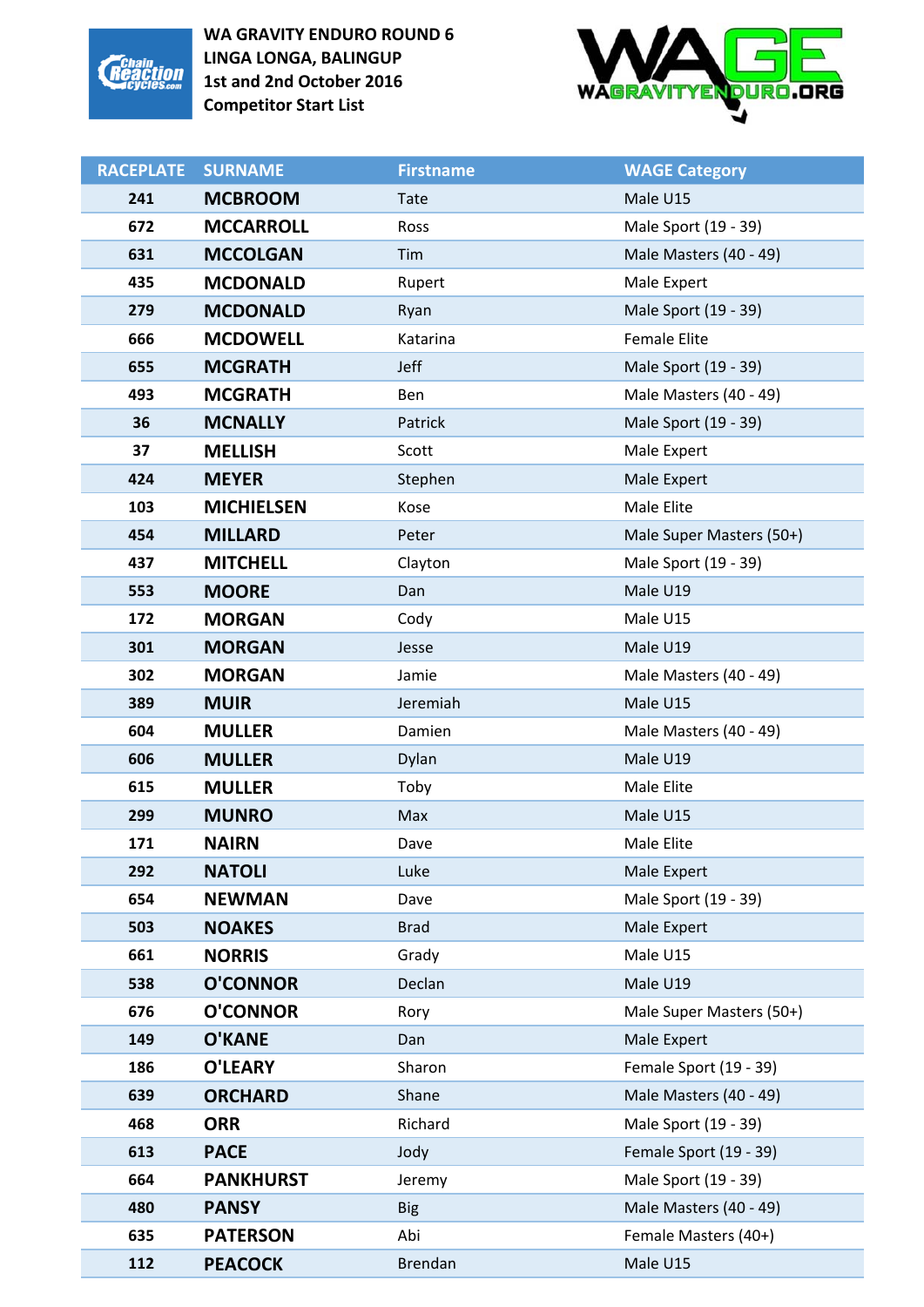



| <b>RACEPLATE</b> | <b>SURNAME</b>   | <b>Firstname</b>   | <b>WAGE Category</b>     |
|------------------|------------------|--------------------|--------------------------|
| 119              | <b>PEARCE</b>    | <b>Blake David</b> | Male Elite               |
| 561              | <b>PETERSEN</b>  | Trent              | Male Sport (19 - 39)     |
| 151              | <b>PICKERING</b> | Liam               | Male U19                 |
| 482              | <b>PILLINGER</b> | Scott              | Male Sport (19 - 39)     |
| 622              | <b>POST</b>      | Jesse              | Male Sport (19 - 39)     |
| 252              | <b>PRITCHARD</b> | Jimmy              | Male Elite               |
| 261              | <b>PROCHYRA</b>  | Jordan             | Male Elite               |
| 484              | <b>PRYCE</b>     | Jayden             | Male Sport (19 - 39)     |
| 402              | <b>REIDY</b>     | Joseph             | Male U15                 |
| 53               | <b>RICE</b>      | Adrian             | Male Expert              |
| 516              | <b>ROBERTSON</b> | David              | Male Expert              |
| 491              | <b>ROBINSON</b>  | Tom                | Male Expert              |
| 511              | <b>ROBINSON</b>  | Matthew            | Male U15                 |
| 646              | <b>ROBINSON</b>  | Michael            | Male U19                 |
| 202              | <b>ROBSON</b>    | Kristopher         | Male U15                 |
| 337              | <b>ROGERS</b>    | <b>Brendan</b>     | Male Sport (19 - 39)     |
| 212              | <b>ROGERS</b>    | Wayne              | Male Expert              |
| 167              | <b>ROGERS</b>    | James              | Male Sport (19 - 39)     |
| 81               | <b>ROUGHTON</b>  | Daniel             | Male U15                 |
| 507              | <b>ROUGHTON</b>  | Jen                | Female U19               |
| 80               | <b>ROUGHTON</b>  | Wayne              | Male Masters (40 - 49)   |
| 616              | <b>ROWLING</b>   | Justin             | Male Expert              |
| 173              | <b>RUBERY</b>    | Sam                | Male Elite               |
| 161              | <b>RUBERY</b>    | Thomas             | Male U15                 |
| 160              | <b>RUBERY</b>    | Mark               | Male Super Masters (50+) |
| 101              | <b>RYAN</b>      | Cas                | Female Masters (40+)     |
| 476              | <b>SAWYER</b>    | Jaxon              | Male U19                 |
| 46               | <b>SCAFFIDI</b>  | Steven             | Male Expert              |
| 362              | <b>SCHOFIELD</b> | Dean               | Male Sport (19 - 39)     |
| 634              | <b>SCOTT</b>     | Chayse             | Male Expert              |
| 358              | <b>SCULLY</b>    | Andrew             | Male Masters (40 - 49)   |
| 62               | <b>SECKER</b>    | Steve              | Male Expert              |
| 143              | <b>SECKER</b>    | Chris              | Male Expert              |
| 322              | <b>SEOW</b>      | Kim Wah            | Male Super Masters (50+) |
| 333              | <b>SEOW</b>      | Yuliang            | Male U19                 |
| 442              | <b>SHAW</b>      | Peter              | Male Sport (19 - 39)     |
| 351              | <b>SHEPHERD</b>  | Abbey              | Female U19               |
| 181              | <b>SHERRIFF</b>  | Matt               | Male Masters (40 - 49)   |
| 640              | <b>SHRIVES</b>   | Oliver             | Male U19                 |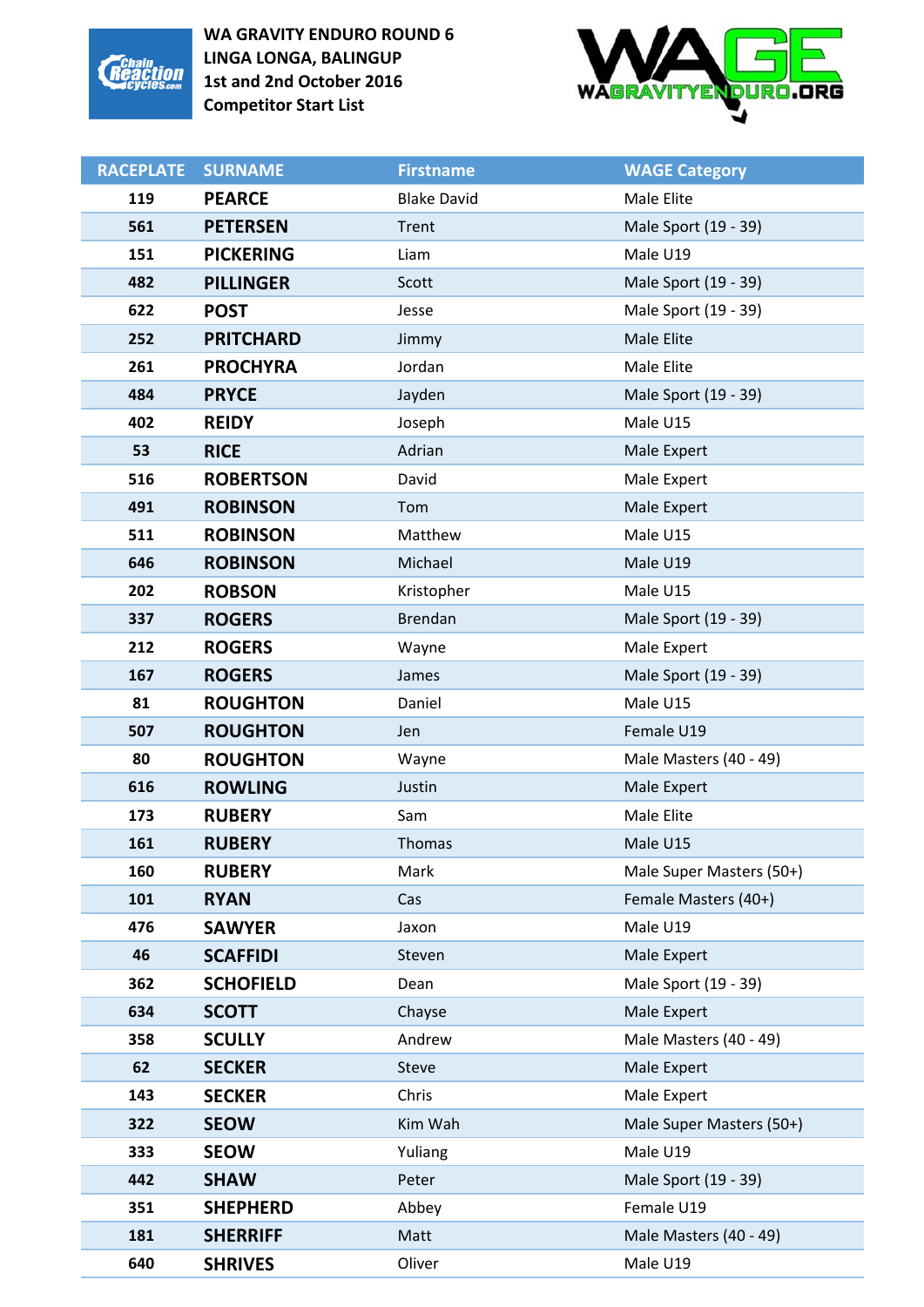



| <b>RACEPLATE</b> | <b>SURNAME</b>                 | <b>Firstname</b>     | <b>WAGE Category</b>                       |
|------------------|--------------------------------|----------------------|--------------------------------------------|
| 234              | <b>SIVEC</b>                   | Nathan               | Male U19                                   |
| 663              | <b>SMIRKE</b>                  | Caleb                | Male U15                                   |
| 67               | <b>SMITH</b>                   | Cameron              | Male Sport (19 - 39)                       |
| 605              | <b>SMITH</b>                   | Sally                | <b>Female Elite</b>                        |
| 440              | <b>SMITH</b>                   | Russell              | Male Sport (19 - 39)                       |
| 620              | <b>SMYTHE</b>                  | Peter                | Male Expert                                |
| 189              | <b>SPENCER</b>                 | Rhys                 | Male Sport (19 - 39)                       |
| 347              | <b>STAFFORD</b>                | Kevin                | Male Super Masters (50+)                   |
| 77               | <b>STAFFORD</b>                | Devin                | Male Masters (40 - 49)                     |
| 323              | <b>STANLEY</b>                 | Greg                 | Male U19                                   |
| 169              | <b>STARING</b>                 | Ashley               | Male Sport (19 - 39)                       |
| 481              | <b>STAUDE</b>                  | Franics              | Male Sport (19 - 39)                       |
| 68               | <b>STEPHENS</b>                | Dave                 | Male Masters (40 - 49)                     |
| 404              | <b>STEWART</b>                 | Dean                 | Male Sport (19 - 39)                       |
| 669              | <b>STOKES</b>                  | Jackson              | Male U15                                   |
| 127              | <b>STRAPPS</b>                 | Daniel               | Male Expert                                |
| 154              | <b>STRUTT</b>                  | Jonathan             | Male Expert                                |
| 414              | <b>SUE</b>                     | Ayrton               | Male Sport (19 - 39)                       |
| 501              | <b>SUNDERLAND</b>              | Andrew               | Male Sport (19 - 39)                       |
|                  |                                |                      |                                            |
| 156              | <b>SUTHERLAND-SMITH</b>        | Joel                 | Male Expert                                |
| 274              | <b>TAYLOR</b>                  | Cambridge            | Male Elite                                 |
| 177              | <b>TEMPLE</b>                  | Sam                  | Male Elite                                 |
| 490              | <b>THYGESEN</b>                | Lani                 | Female Sport (19 - 39)                     |
| 72               | <b>TOLCZYK</b>                 | Joe                  | Male Elite                                 |
| 382              | <b>TOLCZYK</b>                 | Daniel               | Male Elite                                 |
| 390              | <b>TOWNROW</b>                 | <b>Brodie</b>        | Male U15                                   |
| 674              | <b>TRIGWELL</b>                | Mat                  | Male Expert                                |
| 219              | <b>TUCKNOTT</b>                | Sarah                | Female U19                                 |
| 619              | <b>TURNER</b>                  | Gerran               | Male Expert                                |
| 483              | <b>TURNER</b>                  | Matt                 | Male Sport (19 - 39)                       |
| 11               | <b>TWINE</b>                   | <b>Rick</b>          | Male Super Masters (50+)                   |
| 520              | <b>VAN RYT</b>                 | Dane                 | Male Elite                                 |
| 662              | <b>VIEIRA</b>                  | Brayden              | Male Sport (19 - 39)                       |
| 83               | <b>WADE</b>                    | Nigel                | Male Expert                                |
| 417              | <b>WAKELING</b>                | Riley                | Male U15                                   |
| 398              | <b>WALKER</b>                  | Ryan                 | Male Masters (40 - 49)                     |
| 306              | <b>WALKER</b>                  | Taj                  | Male U13 (Wippets)                         |
| 86<br>673        | <b>WALKER</b><br><b>WALKER</b> | <b>Brett</b><br>Clay | Male Sport (19 - 39)<br>Male U13 (Wippets) |